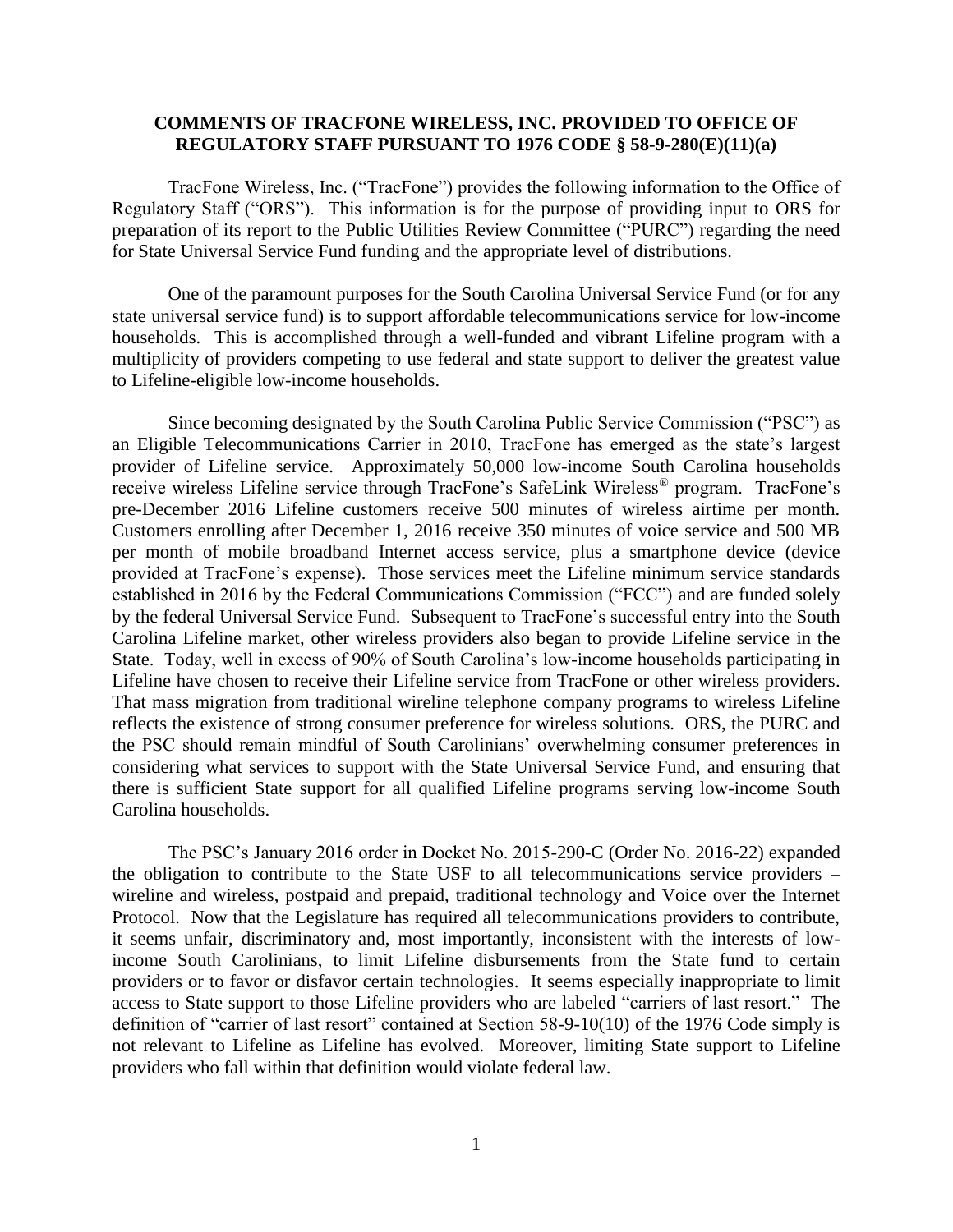That definition begins with the words "a facilities-based local exchange carrier . . . ." Section 214(e)(1) of the federal Communications Act (47 U.S.C.  $\S$  214(e)(1)) requires that recipients of support from the federal USF provide service using their own facilities or a combination of their own facilities and resale of another carrier's services. On its face, that requirement would seem consistent with Section 58-9-10(10). However, first, in 2005 and again in 2012, the FCC exercised its statutory obligation to forbear from application or enforcement of the "facilities" requirement of Section 214(e)(1). Section 10 of the federal Communications Act (47 U.S.C. § 160) prohibits the FCC from applying or enforcing any provision of the Communications Act or any regulation once a three part determination has been made. Importantly, Section 10(e) of the federal Communications Act (47 U.S.C. § 160(e)) prohibits any state commission from continuing to apply or enforce any provision of the federal Communications Act that the FCC has determined to forbear from applying. Nothing in Section 10 states or suggests that the scope of Section 10(e) would be limited to federal USF support.

The Section 58-9-10(10) definition of carrier of last resort mentions "basic local exchange telephone service" – a term defined at Section  $58-9-10(9)$  to include access to basic voice grade local service, including available emergency services and directory assistance, access to operator services, and one annual directory listing." That definition also seems anachronistic in 2017. Unlike wireline telephone service, with wireless service, there are no domestic calling restrictions. There is no such thing as "local" or "long distance" service as existed in the wireline world of the  $20<sup>th</sup>$  Century. For example, TracFone Lifeline customers may use their Lifeline benefits to call across the street, across the state, or across the nation. Further, each of the service features included in the basic local exchange telephone service definition (except for directory listings which consumers of wireless services overwhelmingly do not want) are requirements of all Lifeline providers – wireline and wireless.

TracFone further directs the attention of ORS and PURC to Section 254(f) of the federal Communications Act (47 U.S.C. § 254(f)). That section explicitly authorizes state commissions to establish their own programs to advance universal service (including state Lifeline programs to assist low-income households). However, that delegation of authority by Congress to the state commissions is subject to one very specific and important condition: that any such regulations by a state commission not be inconsistent with the FCC's rules to preserve and advance universal service. The federal Lifeline program is open to all qualified providers – wireline and wireless, facilities-based and resale. Imposition of a requirement which limits availability of State Universal Service Fund support to wireline telephone companies or carriers of last resort as defined in the statute would be inconsistent with requirements governing the federal program and therefore in violation of Section 254(f).

Accordingly, TracFone respectfully urges ORS, in preparing its report to PURC, to consider the applicable federal law requirements and that it advocate for sufficient funding to provide state Lifeline support to all Lifeline programs available to low-income households in South Carolina, including those of all providers without regard to technology (wireline or wireless) so that all South Carolina households participating in the Lifeline program have available services supported both by the federal USF and by the State fund.